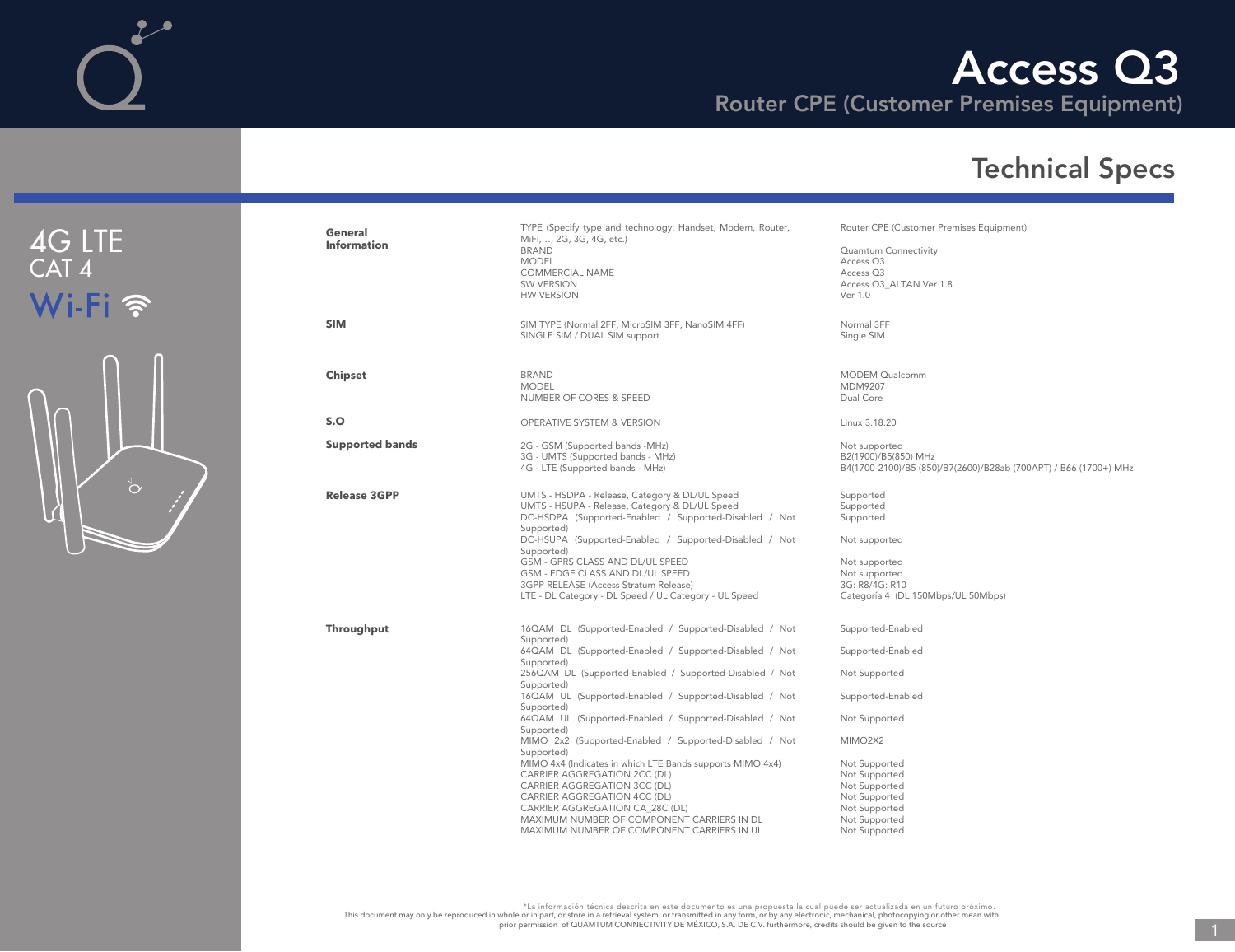## Technical Specs

|     | <b>IMS</b>           | VoLTE (Supported-Enabled / Supported-Disabled / Not<br>Supported)               | Supported                           |
|-----|----------------------|---------------------------------------------------------------------------------|-------------------------------------|
|     |                      | VíLTE(Supported-Enabled /<br>Supported-Disabled<br>Not<br>Supported)            | Not supported                       |
|     |                      | VoWiFi (Supported-Enabled / Supported-Disabled / Not<br>Supported)              | Not supported                       |
|     | <b>Main Features</b> | IP PROTOCOL DEFAULT (IPv4 only, IPv6 only, Dual Stack<br>IPv4/IPv6              | Supported                           |
|     |                      | <b>RAM MEMORY</b>                                                               | 256MB                               |
|     |                      | INTERNAL MEMORY (Specify total capacity and capacity<br>available for end user) | 512(ROM)                            |
|     |                      | EXTERNAL MEMORY (Specify total capacity)                                        | Not supported                       |
|     |                      | Device screen: Size and Type                                                    | Not supported                       |
|     |                      | <b>GSMA TAC number</b>                                                          | On behalf of "Quantum Connectivity" |
|     |                      | <b>BACK CAMERA (Megapixels)</b>                                                 | Not supported                       |
|     |                      | FRONT CAMERA (Megapixels)                                                       | Not supported                       |
|     |                      | FLASH SUPPORT (BACK / FRONTAL)                                                  | Not supported                       |
|     |                      | Fingerprint recognition                                                         | Not supported                       |
|     |                      | Dual Band in WiFi (2.4GHz / 5GHz)                                               | Only 2.4GHz                         |
|     |                      | TR069 (Visible & Editable)                                                      | Supported                           |
|     |                      | APN CORRECTION (apn could be corrected by network)                              | Supported                           |
| ۷I. |                      | <b>NITZ</b>                                                                     | Supported                           |
|     |                      | SPN & ONS support (From SIM Card)                                               | Only SPN                            |
|     |                      | RADIO FM (Internal antenna or headphones antenna)                               | Not supported                       |
|     |                      | <b>BLUETHOOT</b> (Version)                                                      | Not supported                       |
|     |                      | WI-FI (Version 802.11 a/b/g/n)                                                  | Support 802.11 b/g/n                |
|     |                      | <b>HOTSPOT</b>                                                                  | Supported                           |
|     |                      | <b>SMS</b>                                                                      | Supported over IP                   |
|     |                      | BATTERY (MiliAmperes & Volts) / REMOVABLE OR INTERNAL                           | Not supported                       |
|     |                      | LAN, WAN PORTS                                                                  | 1 WAN X 1 LAN                       |
|     |                      | <b>VOICE PORT</b>                                                               | 1 voice port (RJ11)                 |
|     |                      |                                                                                 |                                     |
|     | <b>Dimensions</b>    | DEVICE SIZE (Lenght x Width x Height)                                           | 217mm*130mm*145mm                   |
|     |                      | Weight (Gr)                                                                     | 200 <sub>g</sub>                    |
|     |                      | <b>KEYBOARD TYPE</b>                                                            | Not supported                       |
|     |                      |                                                                                 |                                     |
|     | <b>Messaging</b>     | MENSAJES MULTIMEDIA (MMS)                                                       | Not supported                       |
|     |                      | E-MAIL                                                                          | Not supported                       |
|     | services             | SMS 7 & 8 BITS support                                                          | Supported over IP                   |
|     |                      | MULTIMEDIA MESSAGES (MMS)                                                       | Not supported                       |
|     |                      | SMS via LTE                                                                     | Not supported                       |
|     |                      | SMS Concatenated (not mms)                                                      | Supported over IP                   |
|     |                      | SMS via 2G, 3G                                                                  | Not supported                       |
|     |                      |                                                                                 |                                     |
|     | <b>Audio Codecs</b>  | 2G - GSM AUDIO CODECS (AMR, AMRFR, ETC)                                         | Not supported                       |
|     |                      | 3G - UMTS AUDIO CODECS (AMR, AMRFR, ETC)                                        | Not supported                       |
|     |                      | 4G - LTE AUDIO CODEC (AMR-NB / AMR-WB)                                          | Supported AMR, FR, not support ETC  |

4G LTE CAT 4

Wi-Fi ?

 $\mathcal{L}^{\bullet}$ 

t a información técnica descrita en este documento es una propuesta la cual puede ser actualizada en un futuro próximo.<br>This document may only be reproduced in whole or in part, or store in a retrieval system, or by any el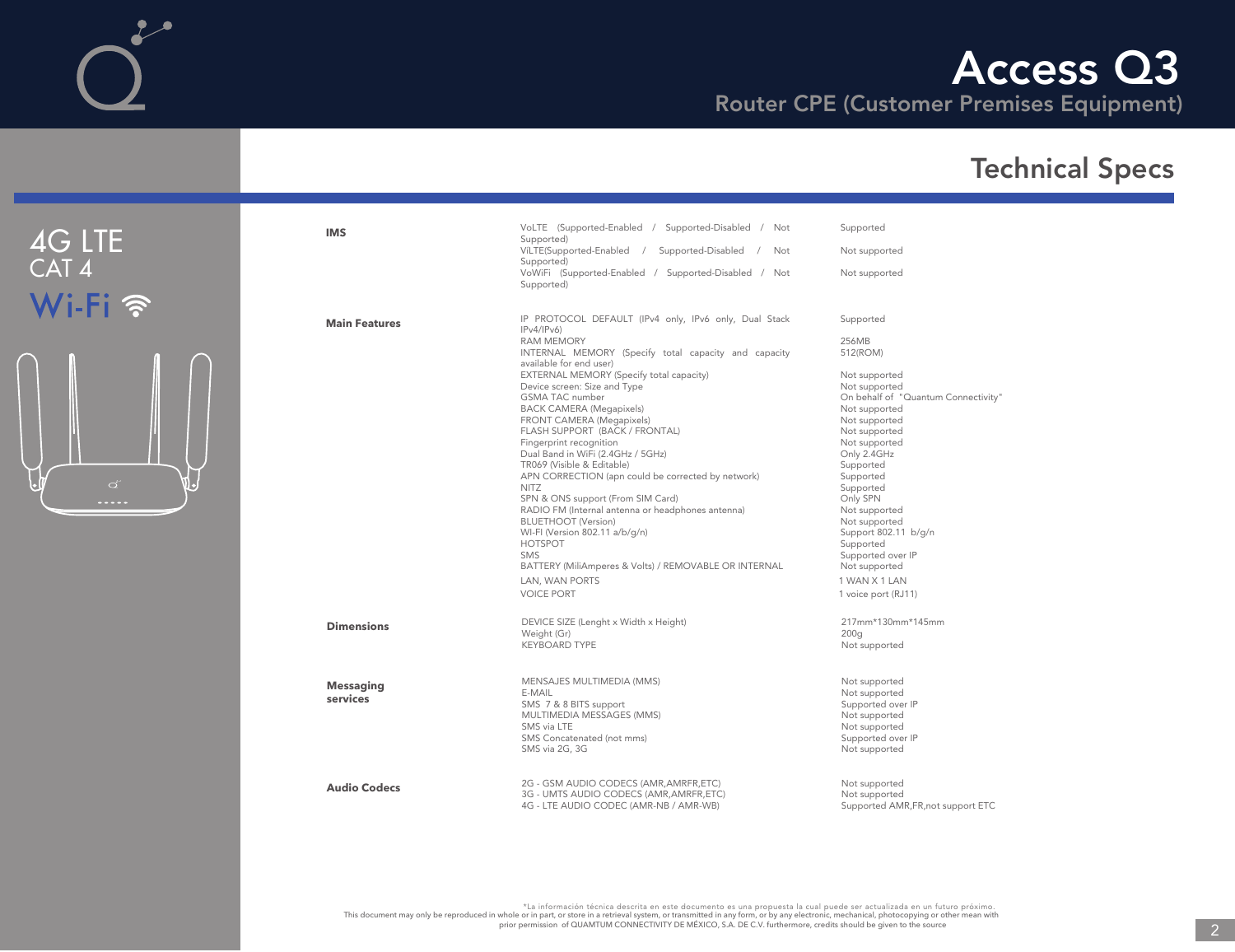## Access Q3

Router CPE (Customer Premises Equipment)



| <b>SIM</b>             | SDN support (From SIM Card)<br>SIMLOCK BY MCC/ MNC support<br>SIMLOCK BY EF GID 1 / EF GID 2<br>SIM Voltage supported<br>OTA SMS<br><b>OTA HTTP</b><br>Prefferred networks<br>CLIENTE ANDSF (Access Network Discovery and Selection<br>Function)                                                                                                                                                                                                                                             | Not supported<br>Supported<br>Supported<br>1.8/3V<br>Supported<br>Supported<br>Supported<br>Not supported                                                                                                                                                                                                                           |
|------------------------|----------------------------------------------------------------------------------------------------------------------------------------------------------------------------------------------------------------------------------------------------------------------------------------------------------------------------------------------------------------------------------------------------------------------------------------------------------------------------------------------|-------------------------------------------------------------------------------------------------------------------------------------------------------------------------------------------------------------------------------------------------------------------------------------------------------------------------------------|
| <b>Functionalities</b> | <b>VIDEO PLAYER</b><br><b>VIDEO RECORDER</b><br><b>VOICE RECORDER</b><br><b>AGPS</b><br><b>GPS</b><br>PTT<br><b>LOUDSPEAKER</b><br>IMAGE, AUDIO & VIDEO (files supported)<br><b>LED</b> Indicators                                                                                                                                                                                                                                                                                           | Not supported<br>Not supported<br>Not supported<br>Not supported<br>Not supported<br>Not supported<br>Not supported<br>Not supported<br>Supported                                                                                                                                                                                   |
| <b>Connectivity</b>    | LPP protocol support<br>LBS 2G, 3G, 4G (Location based services - Support)<br>PROTOCOL SUPPORT EAP-SIM / EAP-AKA<br><b>HDMI</b><br>MODEM (USB Cable)<br>Tethering via Bluetooth<br>WIFI OFFLOADING (ENABLED /SUPPORTED)<br>USB (Support modes, photo, sharing, HDD)<br><b>WAP</b><br><b>XHTML</b><br><b>HTTPS</b><br><b>HTML</b><br><b>WEB</b><br><b>WEB BROWSER</b><br>VoIP (Supported/enabled)?<br>NFC Support<br><b>USSD</b><br>Tool for traces (Name)<br>SW UPDATE (Remote, via PC, etc) | Not Supported<br>Not Supported<br>Not supported<br>Not supported<br>Supported<br>Not supported<br>Not supported<br>Not supported<br>Not Supported<br>Not Supported<br>Supported<br>Not Supported<br>Not Supported<br>Not Supported<br>Supported (optional)<br>Not supported<br>Not supported<br>Supported (QXDM, QCAT)<br>Supported |
| <b>3GPP Features</b>   | CPC.<br><b>RECEIVER TYPE 3i</b><br><b>ENHANCED F-DPCH &amp; SRBoHS</b><br>Cell PCH and URA PCH<br><b>EVS</b><br>PC/CS Multirab establishment<br><b>TTI Bundling</b><br>RLC segmentation<br>Different MCS usage<br>SPS - Semi-persistent scheduling<br>RoHC - Robust overHead Compression<br>Handover intra eNodeB/inter eNodeB / inter-Frequency /<br>inter-RAT<br>Redirection to UTRAN                                                                                                      | Supported<br>Supported<br>Not supported<br>Not supported<br>Not supported<br>Not supported<br>supported<br>supported<br>supported<br>Not supported<br>Supported<br>Supported<br>Supported                                                                                                                                           |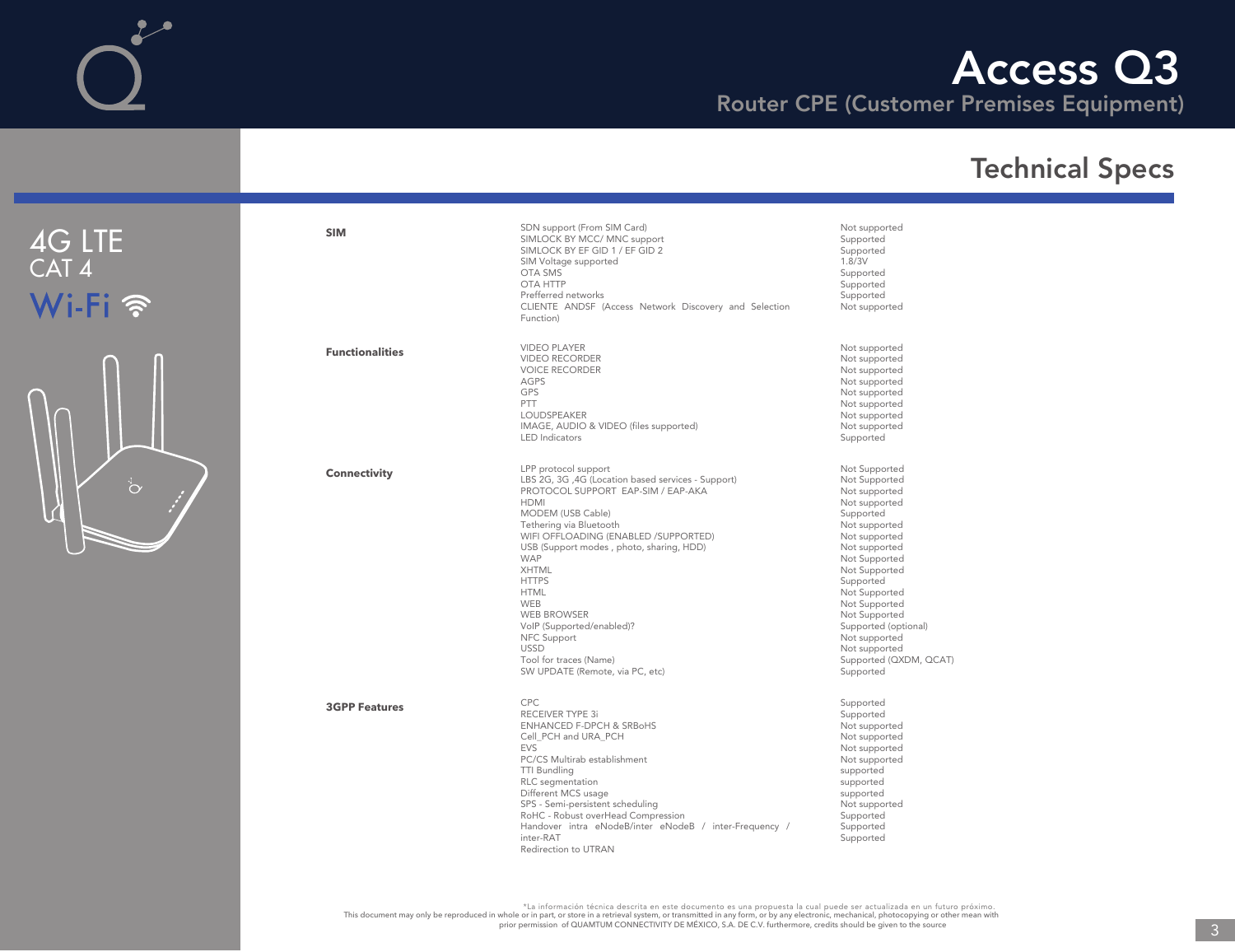# Access Q3

Router CPE (Customer Premises Equipment)

## Technical Specs



SRVCC (Telcel / ATT Network) CSFB w/measurements Short DRX C-DRX (Connected Mode DRX) MFBI TM9 LAA CIRCUIT SWITCH CALL FALLBACK SUPPORT(CSFB) IRAT ( UTRAN, GERAN con PS HANDOVER) FAST DORMANCY (rel 8 3gpp support) SRBoHS E-FACH (HS\_FACH, HS\_RACH, e\_DRX) VAMOS I&II SUPPORT BIP (BEARER INDEPENDENT PROTOCOL) BIP Client Supported: UDP/ TCP SOPORTE DE MODO TRANSPARENTE (Alpha ID = NULL o NO Alpha ID) OPEN CHANNEL CLOSE CHANNEL RECEIVE DATA SEND DATA REFRESH GET CHANNEL STATUS Handset requirement: A BIP-capable SIM Toolkit handset, "class e" BIP Channels supported

Not supported Not supported Supported **Supported** Supported Supported Not supported Not supported Not support GERAN Supported Supported Supported Not supported **Supported** Supported Supported Supported Supported Supported Supported Supported

Supported Not supported Supported

#### **CPE, Mifi, Routers**

**Mandatory**

- Protocol TR069 suport and data models: • TR-069 Amendment 1,2,3,4,5 – CPE WAN Management Protocol • TR-098 – Internet Gateway Device Data Model for TR-069 • TR-104 – LTE/WiMAX Home™ Provisioning Parameters for VoIP CPE/UE • TR-106– Data Model Template for TR-069 Enabled Devices provides the template for extending TR-069 remote management to other digital home devices TR-111/TR-069 Annex G and K – Applying TR-069 to Remote Management of Home Networking Devices - makes it easier for an auto-configuration server (ACS) to interact with home-based devices that live behind a NAT router • TR-110 Issue 1.01 - DSLHome™ Reference Models for VoIP Configurations in the DSL Home • TR-135 – Data Model for a TR-069 Enabled STB • TR-140 Issue 1.1 - TR-069 Data Model for Storage Service Enabled Devices • TR-142 – Framework for TR-069 enabled PON devices • TR-143 – Specifies diagnostics objects for use in data models • TR-156 – Using GPON Access in the context of TR-101 Partial, only support TR069/098/143
	-
	- TR-157 Specifies Component objects for use in data models
	- TR-181i1 Specifies Device:1
	- TR-181i2 Specifies Device:2
	- TR-196 Femto Access Point Service Data Model

\*La información técnica descrita en este documento es una propuesta la cual puede ser actualizada en un futuro próximo. This document may only be reproduced in whole or in part, or store in a retrieval system, or transmitted in any form, or by any electronic, mechanical, photocopying or other mean with<br>prior permission of QUAMTUM CONNECTIV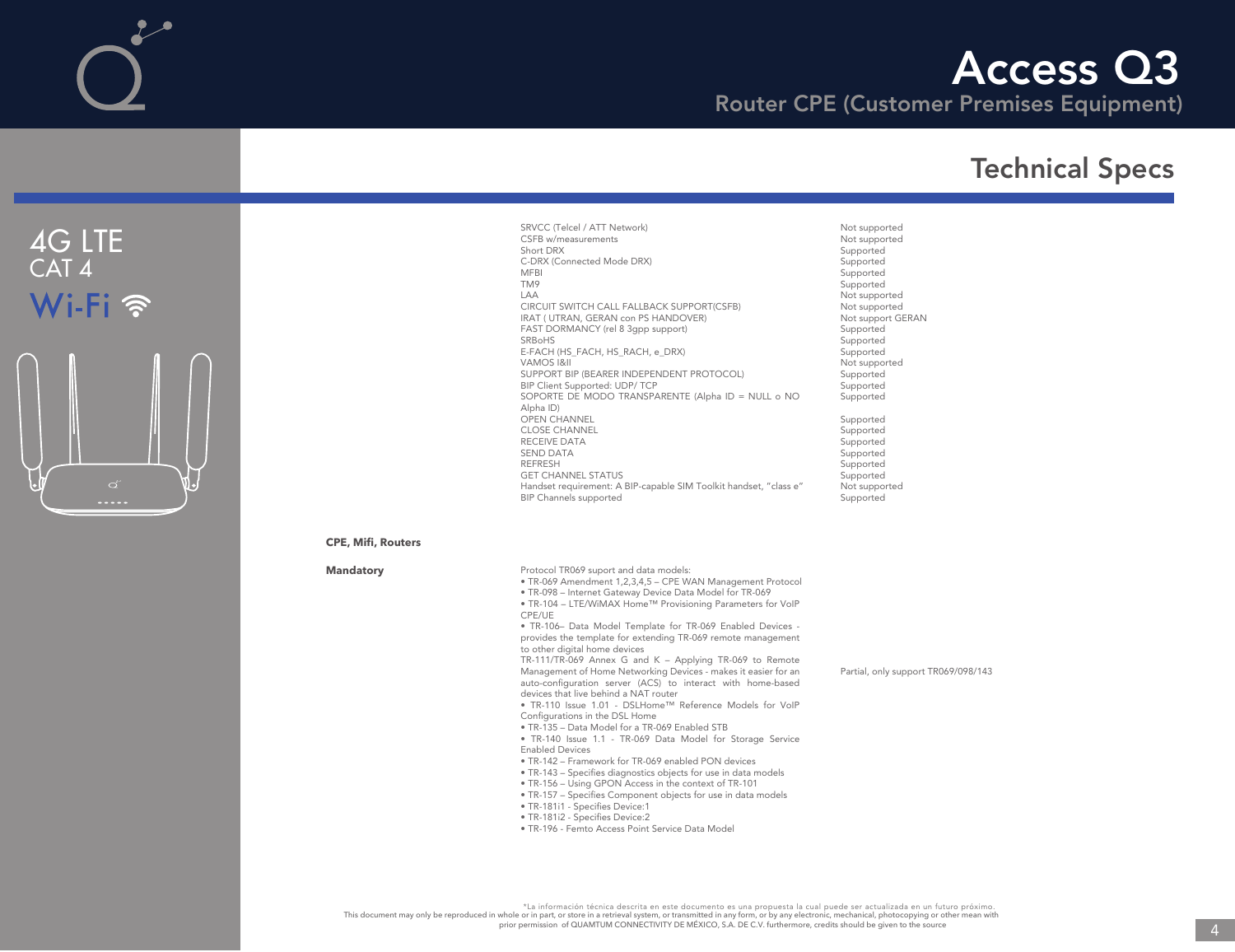

| Enabled and editable menu to enter URL ACS Server, user and<br>password and Periorid Inform Interval. But Support limited<br>access to restrict/disable this sensitive settings from the LAN<br>Side                                                                                                                                                                                                                                                    | Supported                              |
|---------------------------------------------------------------------------------------------------------------------------------------------------------------------------------------------------------------------------------------------------------------------------------------------------------------------------------------------------------------------------------------------------------------------------------------------------------|----------------------------------------|
| Protocol STUN or XMPP support                                                                                                                                                                                                                                                                                                                                                                                                                           | Supported                              |
| Support real-time update of this hosts list including connected<br>devices and relevant parameters (MAC, IP, description, speed)                                                                                                                                                                                                                                                                                                                        | Supported                              |
| Support real-time update of this hosts list including connected<br>devices and relevant parameters (MAC, IP, description, speed)                                                                                                                                                                                                                                                                                                                        | Supported                              |
| <b>LTE Statistics:</b><br>- WAN/LAN Statistics (Packet Drops/Lost/Sent/Received)<br>- WAN/LAN bandwidth utilization/allocation<br>- Uplink/Downlink data rates<br>- IMSI<br>- IMEI<br>- MSISDN<br>- Cell ID<br>- RSRP<br>$-$ RSRQ<br>- SINR<br>- CQI<br>- RSCP<br>- RSSI<br>- CPE Tx power<br>- CPU usage<br>- Memory usageRSRQ<br>- Conection time (retention) to network<br>and additional WIFI Statistics (neighbor's channels, noise level,<br>etc) | Supported                              |
| Suport active and passive notifications                                                                                                                                                                                                                                                                                                                                                                                                                 | Supported                              |
| Support device diagnostics: speed test (ping, DSL, ATM<br>Loopback, DNS diagnostincs, Trace, etc)                                                                                                                                                                                                                                                                                                                                                       | Partial, only support DL/UL speed test |
| Support Https with and without certificate                                                                                                                                                                                                                                                                                                                                                                                                              | Not supported                          |
| Support of Connection request issued by the ACS with user and<br>Password (basic, digest)                                                                                                                                                                                                                                                                                                                                                               | Supported                              |
| Support of RPC                                                                                                                                                                                                                                                                                                                                                                                                                                          | Supported                              |
| Support file download RPC initiated by ACS server                                                                                                                                                                                                                                                                                                                                                                                                       | Supported                              |
| Support restart RPC, when activated by ACS                                                                                                                                                                                                                                                                                                                                                                                                              | Supported                              |